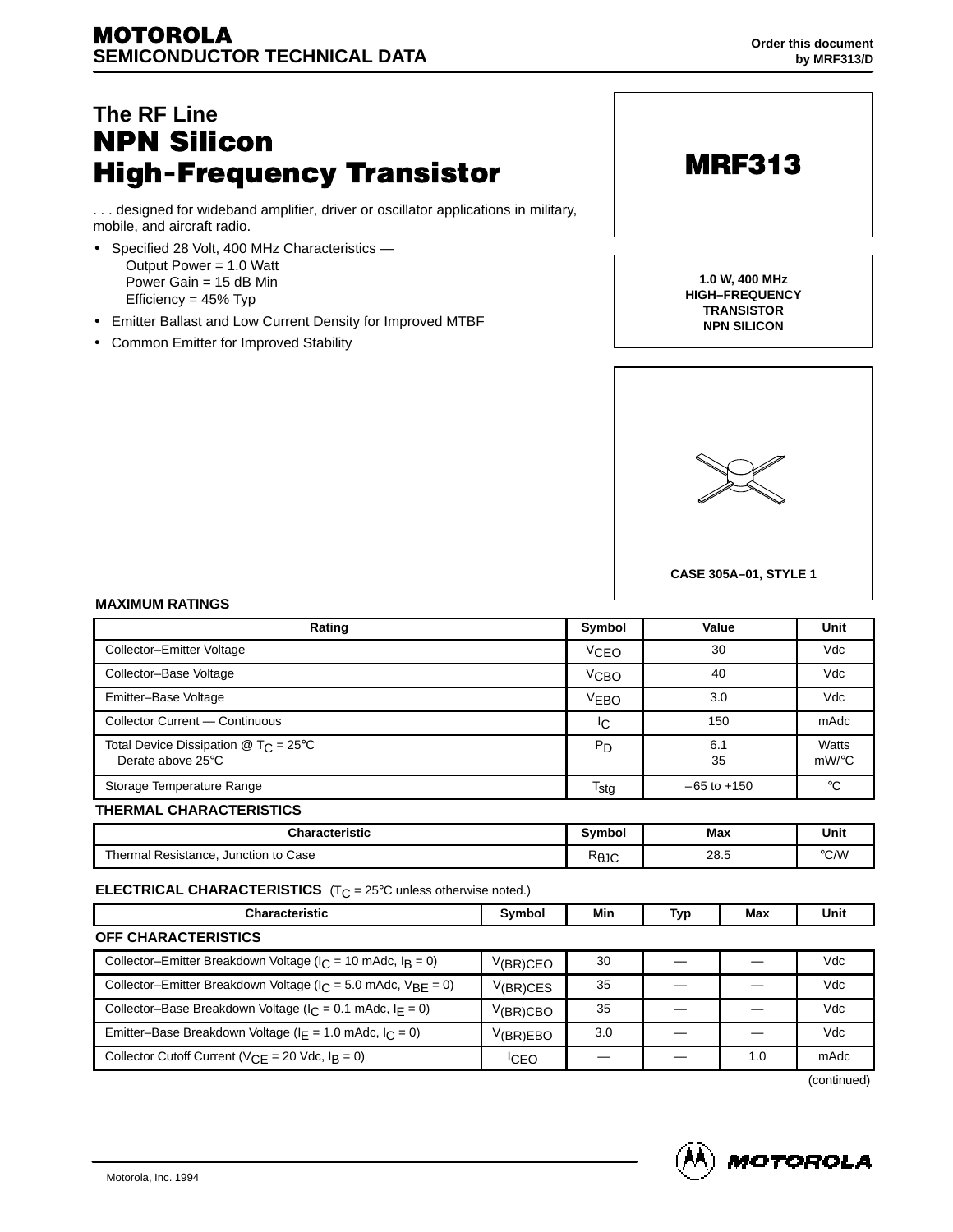### **ELECTRICAL CHARACTERISTICS — continued** (T<sub>C</sub> = 25°C unless otherwise noted.)

| Characteristic                                                                                    | Symbol           | Min | Typ          | Max | Unit       |  |
|---------------------------------------------------------------------------------------------------|------------------|-----|--------------|-----|------------|--|
| <b>ON CHARACTERISTICS</b>                                                                         |                  |     |              |     |            |  |
| DC Current Gain ( $I_C$ = 100 mAdc, $V_{CF}$ = 10 Vdc)                                            | hFE              | 20  | 60           | 150 |            |  |
| <b>DYNAMIC CHARACTERISTICS</b>                                                                    |                  |     |              |     |            |  |
| Current-Gain - Bandwidth Product<br>$I_C$ = 100 mAdc, $V_{C}$ = 20 Vdc, f = 200 MHz)              | fτ               |     | 2.5          |     | <b>GHz</b> |  |
| <b>Output Capacitance</b><br>$(V_{CR} = 28$ Vdc, $I_F = 0$ , f = 1.0 MHz)                         | $C_{ob}$         |     | 3.5          | 5.0 | pF         |  |
| <b>FUNCTIONAL TESTS</b>                                                                           |                  |     |              |     |            |  |
| Common-Emitter Amplifier Power Gain (1)<br>$(V_{C,C} = 28$ Vdc, $P_{OUf} = 1.0$ W, $f = 400$ MHz) | $G_{\rm pe}$     | 15  | 16           |     | dB         |  |
| <b>Collector Efficiency</b><br>$(V_{C,C} = 28$ Vdc, $P_{OUf} = 1.0$ W, $f = 400$ MHz)             | η                |     | 45           |     | $\%$       |  |
| Series Equivalent Input Impedance<br>$(V_{C,C} = 28$ Vdc, $P_{OUf} = 1.0$ W, $f = 400$ MHz)       | $Z_{\text{in}}$  |     | $6.4 - j4.8$ |     | Ohms       |  |
| Series Equivalent Output Impedance<br>$(V_{\rm CC} = 28$ Vdc, $P_{\rm out} = 1.0$ W, f = 400 MHz) | $Z_{\text{out}}$ |     | $75 - j45$   |     | Ohms       |  |

NOTE:

1. Class C



- C1, C2, C4 1.0–20 pF JOHANSON 9063 C3 — 1.0–10 pF JOHANSON C5 — 150 pF Chip  $C6 - 0.1 \,\mu F$ C7, C8 — 680 pF Feedthru  $C9 - 1.0 \mu F$  TANTALUM
- L1, L3 5 Turns, AWG #20, 1/4″ I.D. L2 — Ferrite Bead, FERROXCUBE
- No. 56-590-65/4B
- L4 FERROXCUBE VK200–20/4B
- Input/Output Connectors Type N
- Board Glass Teflon,  $\varepsilon = 2.56$ ,  $t = 0.062$ "

R — 4.7 Ohms, 1/4 W Z1 — 2.0″ x 0.1″ MICROSTRIP LINE Z2, Z3 — 2.6″ x 0.1″ MICROSTRIP LINE

**Figure 1. 400 MHz Power Gain Test Circuit**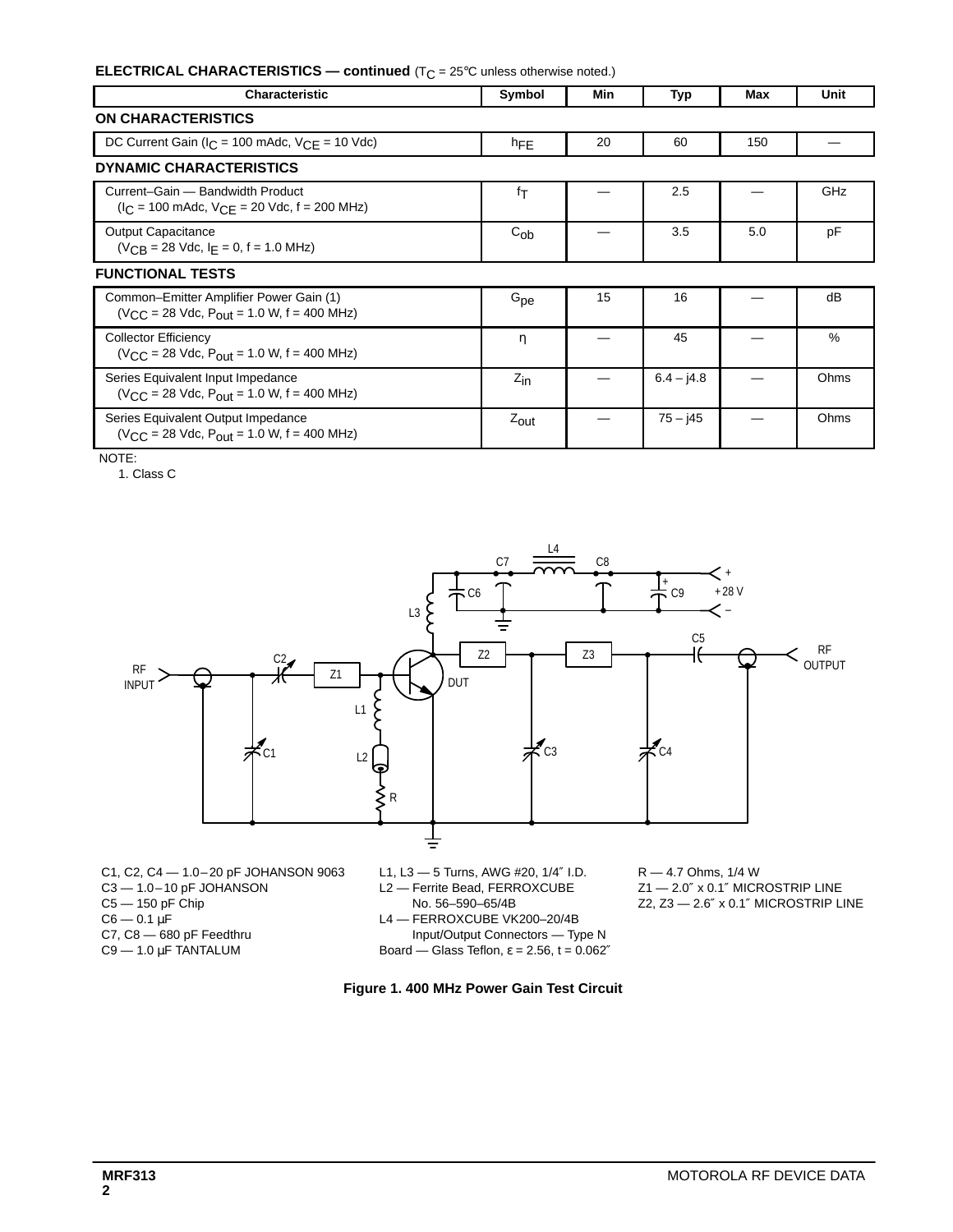## **PACKAGE DIMENSIONS**